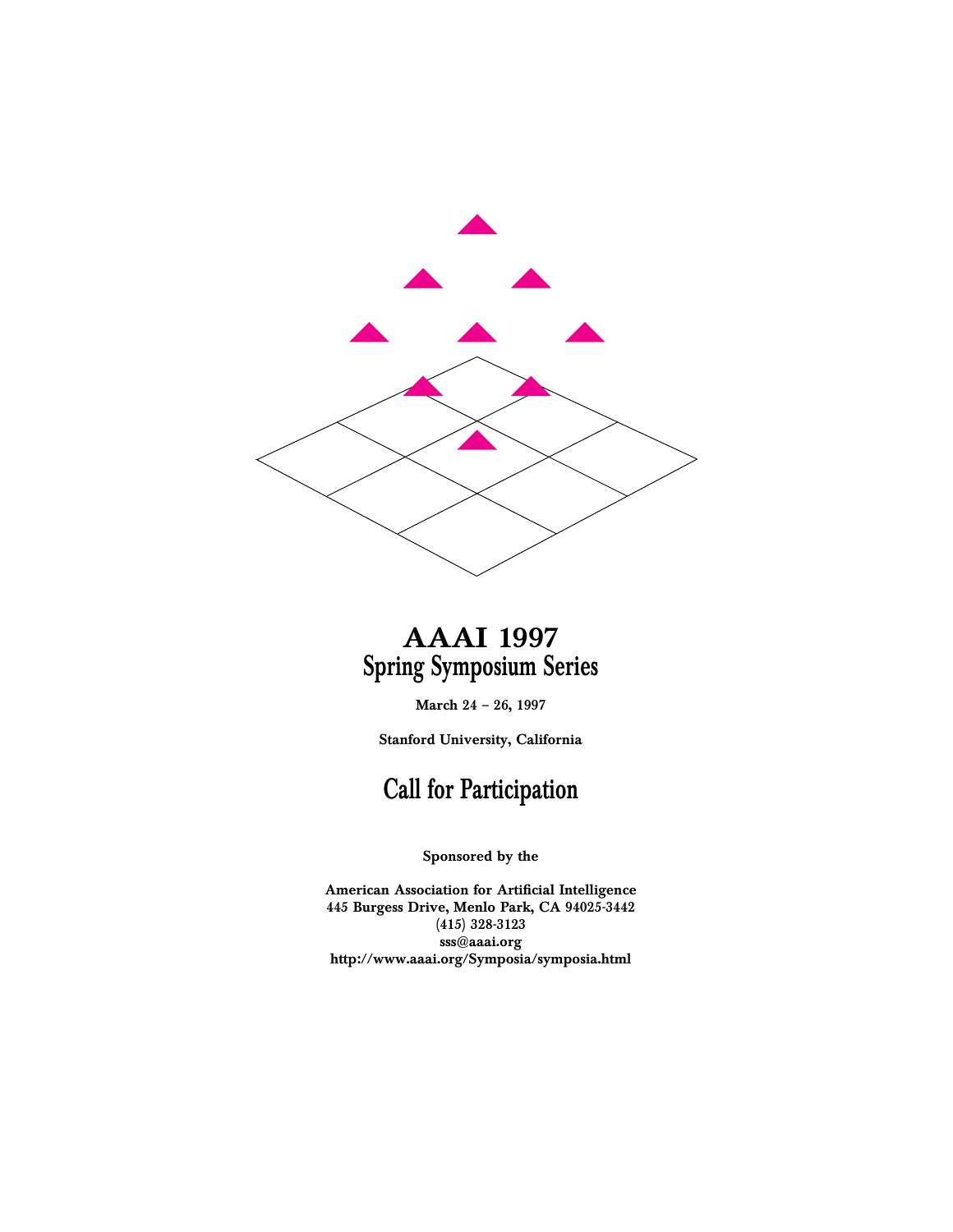The American Association for Artificial Intelligence presents the 1997 Spring Symposium Series, to be held Monday through Wednesday, March 24-26, 1997, at Stanford University. The topics of the eight symposia are:

- Artificial Intelligence in Knowledge Management
- Computational Models for Mixed Initiative Interaction
- Cross-Language Text and Speech Retrieval
- Intelligent Integration and Use of Text, Image, Video and Audio Corpora
- Memory and Medicine: Using Past Solutions in Medical Problem Solving
- Natural Language Processing for the World Wide Web
- Ontological Engineering
- Qualitative Preferences in

Deliberation and Practical Reasoning

Symposia will be limited to between forty and sixty participants. Each participant will be expected to attend a single symposium. Working notes will be prepared and distributed to participants in each symposium.

A general plenary session, in which the highlights of each symposium will be presented, will be held on Tuesday, March 25, and an informal reception will be held on Monday, March 24.

In addition to invited participants, a limited number of other interested parties will be able to register in each symposium on a first-come, first-served basis. Registration information will be available by December 15, 1996. To register, contact:

AAAI 445 Burgess Drive Menlo Park, CA 94025-3442 (415) 328-3123 (415) 321-4457 (fax) sss@aaai.org http://www.aaai.org/Symposia/ Spring/1997/sssregistration-97.html

#### Submission Information

Submissions for the symposia are due on October 25, 1996. Notification of acceptance will be given by November 25, 1996. Material to be included in the working notes of the symposium must be received by January 17, 1997. See the appropriate section below for specific submission requirements for each symposium. This document is available as http: //www.aaai.org/Symposia/Spring/1997/ sssparticipation-97.html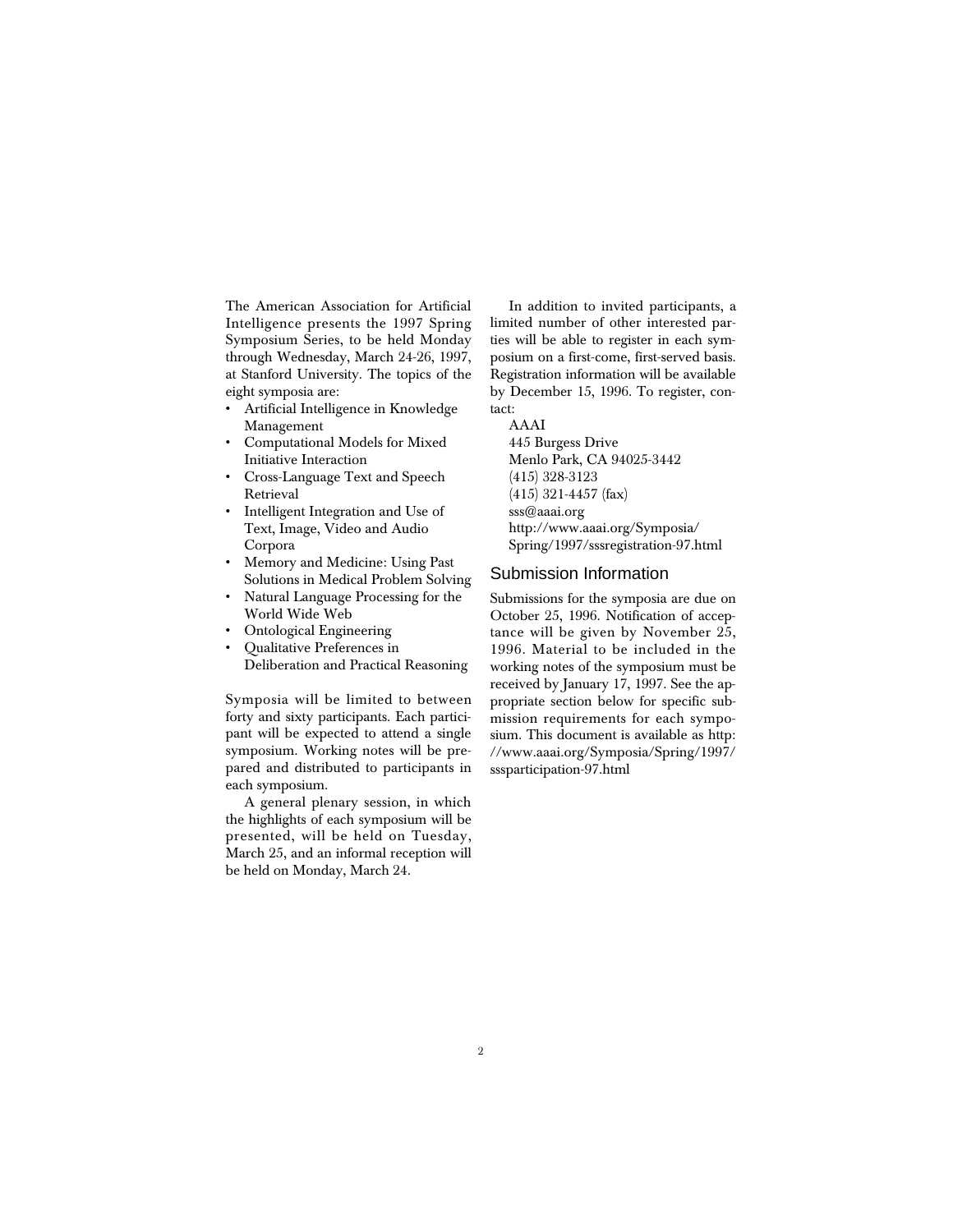

Knowledge management (KM) is a topic of growing interest to large organizations. It comprises activities focused on the organization acquiring knowledge from many sources, including its own experience and from that of others, and on the effective application of that knowledge to fulfill the mission of the organization.

The knowledge management community has been eclectic in drawing from many sources for its methodologies and tools. Typical approaches to the management of knowledge are based on concept maps, hypermedia, and object-oriented databases. Techniques developed in artificial intelligence for knowledge acquisition, representation and discovery are seen as relevant to KM. However, there is as yet no unified underlying theory for KM, and the scale of the problem in large organizations is such that most existing AI tools cannot be applied in their current implementations.

The objective of this symposium is to bring together KM practitioners and applied AI specialists from KA, KR and KDD, and attempt to formulate the potential role of various AI sub-disciplines in knowledge management.

#### Submission Information

Submissions are requested from those with in-depth knowledge and experience in AI topics relevant to knowledge management. Papers and presentations may address such issues as the requirements and foundations for KM, the applicability of existing AI theories, methodologies and tools to KM, the future development of KM in relation to AI, and applications to workflow systems and business process modeling. Of particular interest are requirements analyses from those responsible for the development and implementation of knowledge management systems.

Ongoing information on the symposium will be available through the web at http://ksi.cpsc.ucalgary.ca/AIKM97/.

Potential attendees should submit either a paper (not exceeding 5000 words), a summary of an ongoing development or lessons learned, or a statement of interest (not exceeding 1000 words). All submissions should be electronic in PostScript to ftp://ksi.cpsc.ucalgary.ca/incoming entitled by the submitter's name with email to gaines@cpsc.ucalgary.ca giving the title, authors, affiliation, and abstract of the submission.

### Organizing Committee

Rose Dieng, INRIA, France; Brian R. Gaines (cochair), University of Calgary, Canada; Gertjan van Heijst, Kenniscentrum CIBIT, The Netherlands; Dickson Lukose, University of New England, Australia; Frank Maurer, University of Kaiserslautern, Germany; Mark A. Musen (cochair), Stanford University, USA; Ramasamy Uthurusamy (cochair), General Motors, USA.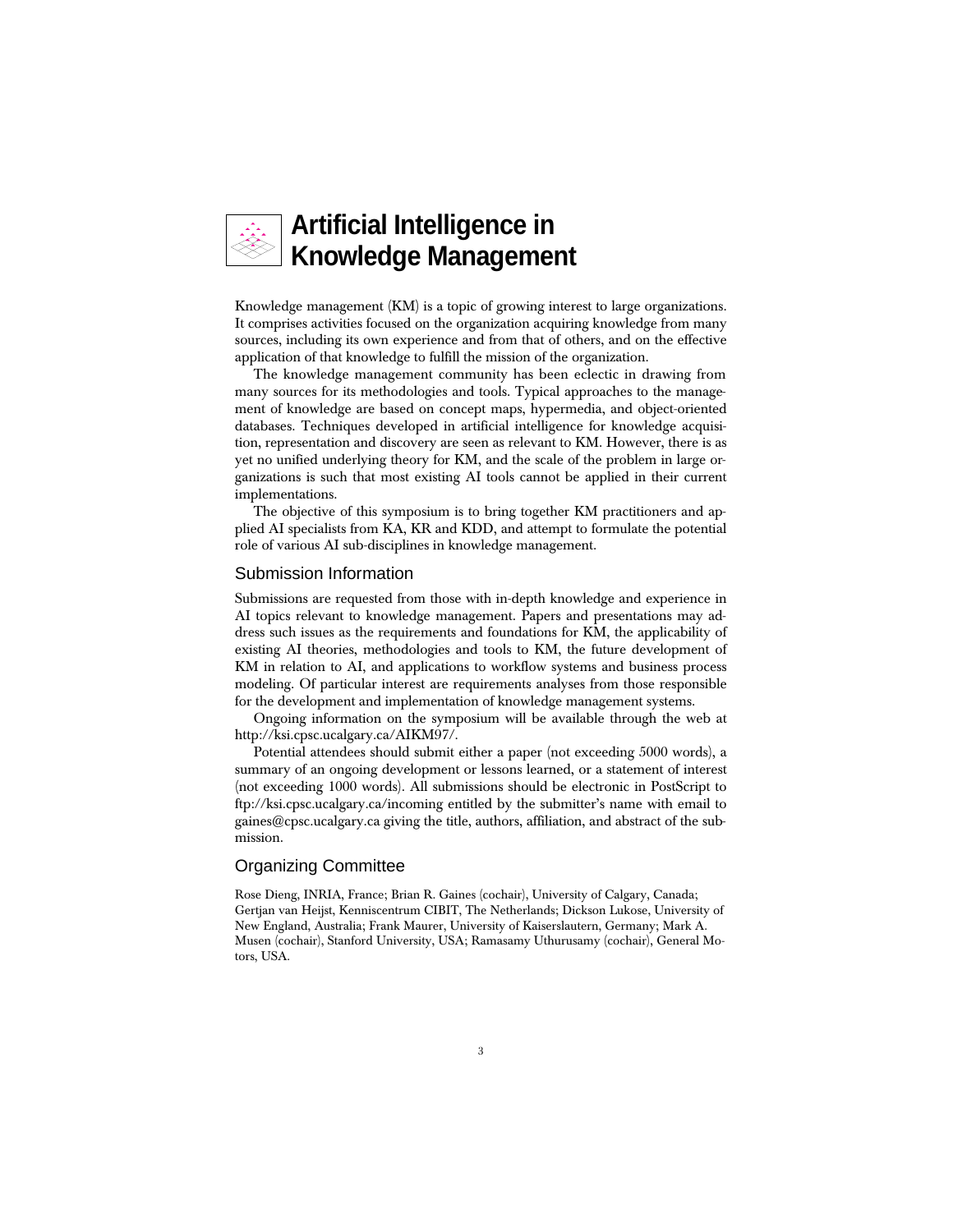## **Computational Models for Mixed Initiative Interaction**

In a mixed initiative interaction, direction and control of the interaction shifts among the participants. Since the information and abilities needed to solve a problem are distributed among the participating agents, a system that is collaborating with other users to solve a problem must have the flexibility to take or relinquish initiative. However, the possibility of shifting initiative requires that computer systems include mechanisms for recognizing when to lead or otherwise take control of an interaction and when to let others take the initiative. In addition, an interactive system must be able to take initiative into account in interpreting utterances and in selecting appropriate responses.

In this symposium, we will address the following issues:

- What knowledge strategies or knowledge representation schemes (e.g. plans, logics, etc.) are appropriate for modeling initiative, such as how control or changes in initiative are manifested in the interaction, or how taking initiative affects how agents will interpret another agent's actions, or how they choose an appropriate response;
- What algorithms or computer systems can be developed for controlling mixedinitiative interaction, such as how to decide when it is appropriate to take or relinquish the initiative and how to alert other participants to the shift, or how to detect when another agent is attempting to alter the control or purpose of the conversation.

#### Submission Information

Potential participants should submit their name, physical and electronic addresses, fax number, and WWW URL if available. (Collaborating authors should submit separately, but should also name the others in the group.) Participants should also submit a brief statement describing why you wish to attend and how you believe that you can contribute to the symposium, along with a list of related work that you have done, papers you have written or programs you have developed. Note whether you can contribute a demo, a video, a benchmark problem, or a brainstorming exercise. Participants will be required to submit a paper for the working notes, no longer than 8 pages. This may be a research paper, a description of a working system or practical problem domain, or a position paper. Send electronic or hard copy versions of this material to Susan Haller, Computer Science and Engineering Department, University of Wisconsin–Parkside, Kenosha, Wisconsin 53141-2000 USA. Email: haller@cs.uwp.edu. Web: http://cs. uwp.edu/staff/haller/Activities/sss-97.html .

#### Organizing Committee

Alan Biermann, Duke University, awb@cs.duke.edu; Sandra Carberry, University of Delaware, carberry@cis.udel.edu; Curry Guinn, Duke University, cig@cs.duke.edu; Susan Haller (cochair), University of Wisconsin–Parkside, haller@cs.uwp.edu; Susan McRoy (cochair), University of Wisconsin–Milwaukee, mcroy@blatz.cs.uwm.edu; David Novick, EURISCO, David.Novick@onecert.fr; Ronnie Smith, East Carolina University, rws@math.ecu.edu.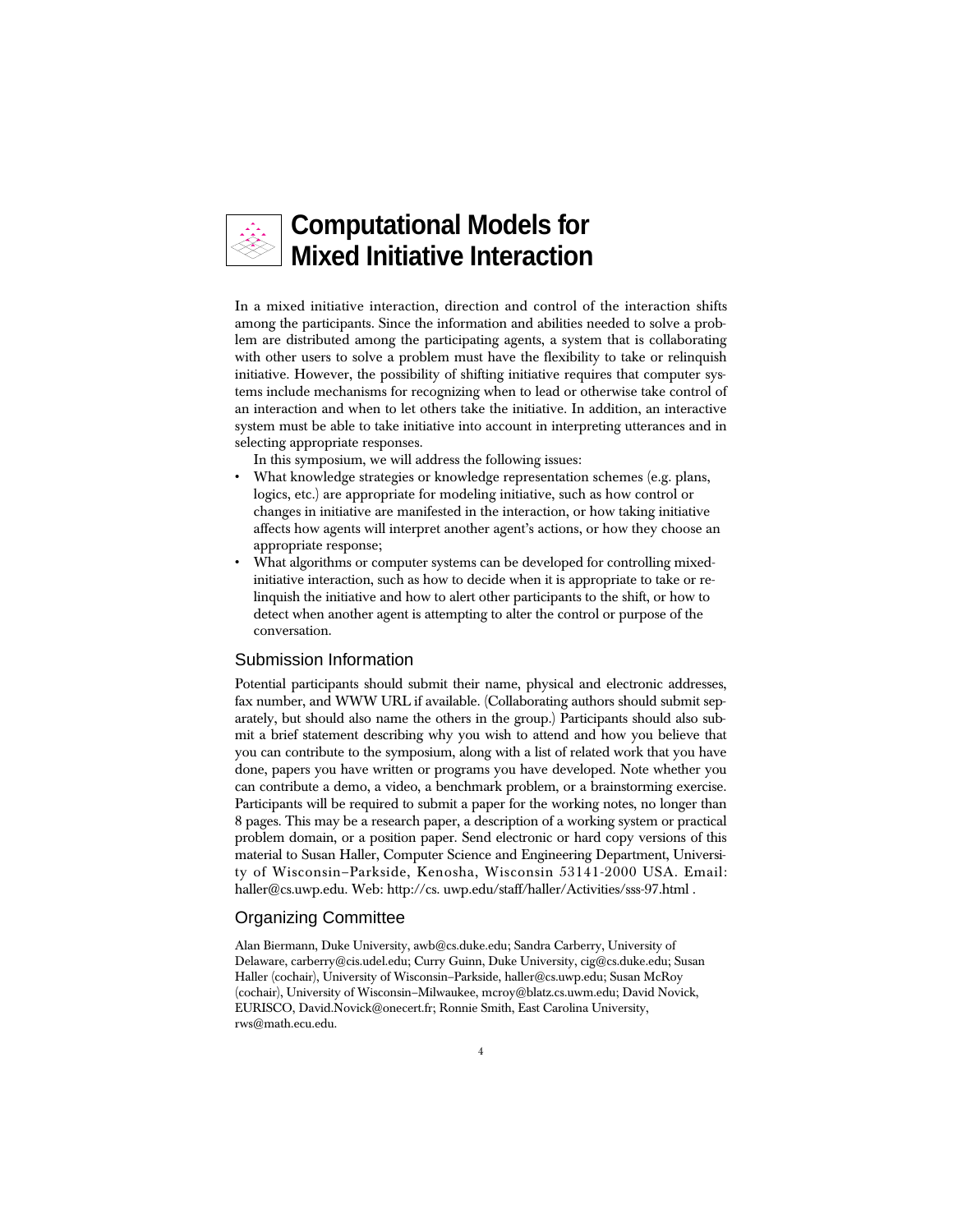

With the increasing variety of electronically available speech and text that crosses national boundaries on the global internet and other networks, there is an increasing need for systems capable of providing access to information in multiple languages. This symposium is designed to bring together researchers from the fields of information retrieval, speech processing, computational linguistics, knowledge organization, and machine translation to address the problem of constructing such multilingual systems. The following examples of important issues which could benefit from an interdisciplinary approach are meant to be illustrative, and are not intended to limit contributions to the topics listed: Corpus-based versus knowledge-based approaches, interlingual versus language-specific approaches, achieving broad domain coverage, exploiting complex multilingual knowledge structure, building on related work in related fields, and evaluation.

The symposium will begin with tutorial-style presentations to provide a shared background to all participants. We will then focus on contributions by the participants presenting innovative techniques and ideas and practical applications. Presentations will be followed with commentary by a participant from a different discipline in order to encourage a broad discussion among the participants. In addition, there will be small group discussions designed to allow participants to develop their opinions on important questions in a collaborative environment. There may also be joint sessions with other symposia on issues of common interest.

#### Submission Information

Potential participants should submit either a short statement of interest or an extended abstract, preferably by electronic mail as an ascii or PostScript file, addressing one or more topics that are important to cross-language text and speech retrieval. Authors of accepted abstracts will be asked to submit a short working paper (two to eight pages) and to prepare either an oral or a poster presentation. Working papers and other materials will be made available on the conference web site. Information regarding the symposium can be found at http://www.ee. umd.edu/medlab/filter/sss.

Potential participants in Europe should address submissions to:

David A. Hull (e-mail: hull@xerox.fr). Telephone: (011) 33-76-61-50-74. Fax: (011) 33-76-61-50-99

Other potential participants should address submissions to:

Douglas W. Oard (e-mail: oard@glue.umd.edu). Telephone: (301) 405-2038. Fax: (301) 314-9145

#### Organizing Committee

Eduard Hovy, USC Information Sciences Institute, hovy@isi.edu; David Hull (cochair), Rank Xerox Research Centre, hull@xerox.fr; Doug Oard (cochair), University of Maryland College Park, oard@glue.umd.edu; Peter Schaeuble, ETH Zurich, schaeuble@inf. ethz.ch; Dagobert Soergel, University of Maryland College Park, ds52@umail.umd.edu.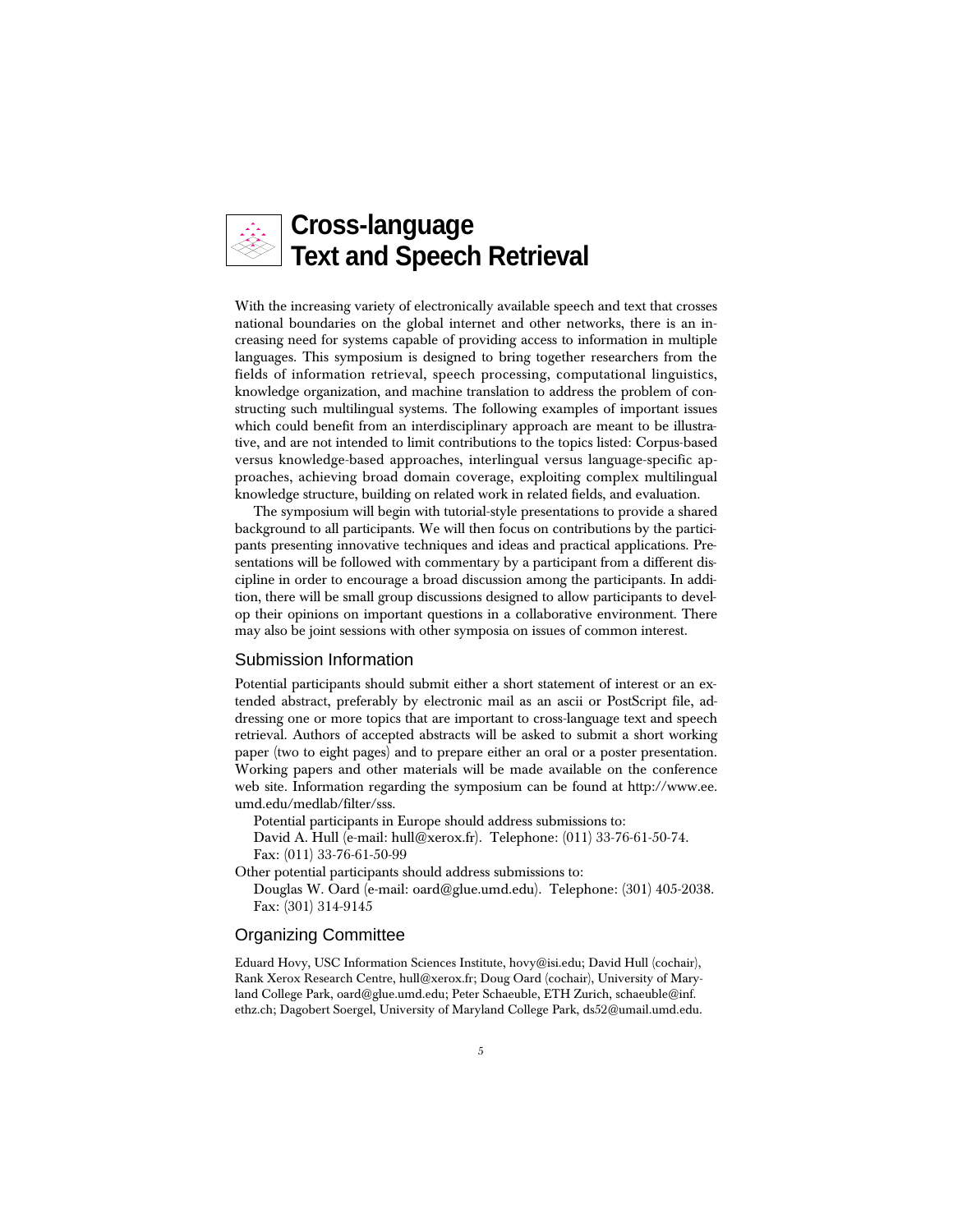

It is now possible for sizeable corpora of text, image, video, and audio (TIVA) to be made available for research and applications. In contrast with text processing, however, few effective methods exist for understanding or even searching the content represented by images or video and audio recordings. Intelligent, content-understanding programs can greatly improve the usefulness of these huge quantities of existing material. By collecting and intelligently integrating several of these media sources, opportunities are opened up for novel applications of existing techniques in AI, and for the development of new AI technologies. This symposium is intended to explore current AI research and potential future contributions of AI in making use of TIVA sources.

The symposium is intended to foster exploration of AI techniques for creating intelligent tools for the collection, cataloging, and exploration of mixed TIVA materials; and discussion and presentation of experimental results concerning the simultaneous use of information from text, image, video and audio channels. How can integration of these sources support intelligent behavior and machine learning in ways that would not be possible using any single medium alone?

In particular we want to encourage the exchange of research that crosses the boundaries between vision, speech processing, language processing, knowledge representation, intelligent agent design, and information retrieval, allowing participants to share ideas and effective approaches to the problem of making TIVA sources more accessible and useful both to people and to other intelligent programs. For more information see: http://www.informedia.cs.cmu.edu/sssaaai/

#### Submission Information

Potential participants should submit a short but complete paper (two to seven pages) describing approaches to solving problems in the intelligent integration of TIVA sources. We are particularly interested in papers describing how integrated TIVA sources are being used in functioning systems. We encourage the presentation, for discussion, of work-in-progress, especially where such work is supported by empirical or theoretical evidence. PostScript or hardcopy submissions should be submitted to the following address (we may require submission of html versions of accepted papers):

Michael Witbrock or Alex Hauptmann, Carnegie Mellon University School of Computer Science, 5000 Forbes Avenue, Pittsburgh, PA 15213. Email: witbrock@cs.cmu.edu or alex@cs.cmu.edu.

Telephone: (412) 268 6247 or (412) 268 1448. Fax: (412) 268 2581

#### Organizing Committee

Alex Hauptmann (cochair), Carnegie Mellon, alex@cs.cmu.edu; Marti Hearst, Xerox PARC; Gareth Jones, Cambridge University; Mark Maybury, The Mitre Organization; Behzad Shahraray, AT&T Laboratories–Research; Michael Witbrock (cochair), Carnegie Mellon, witbrock@cs.cmu.edu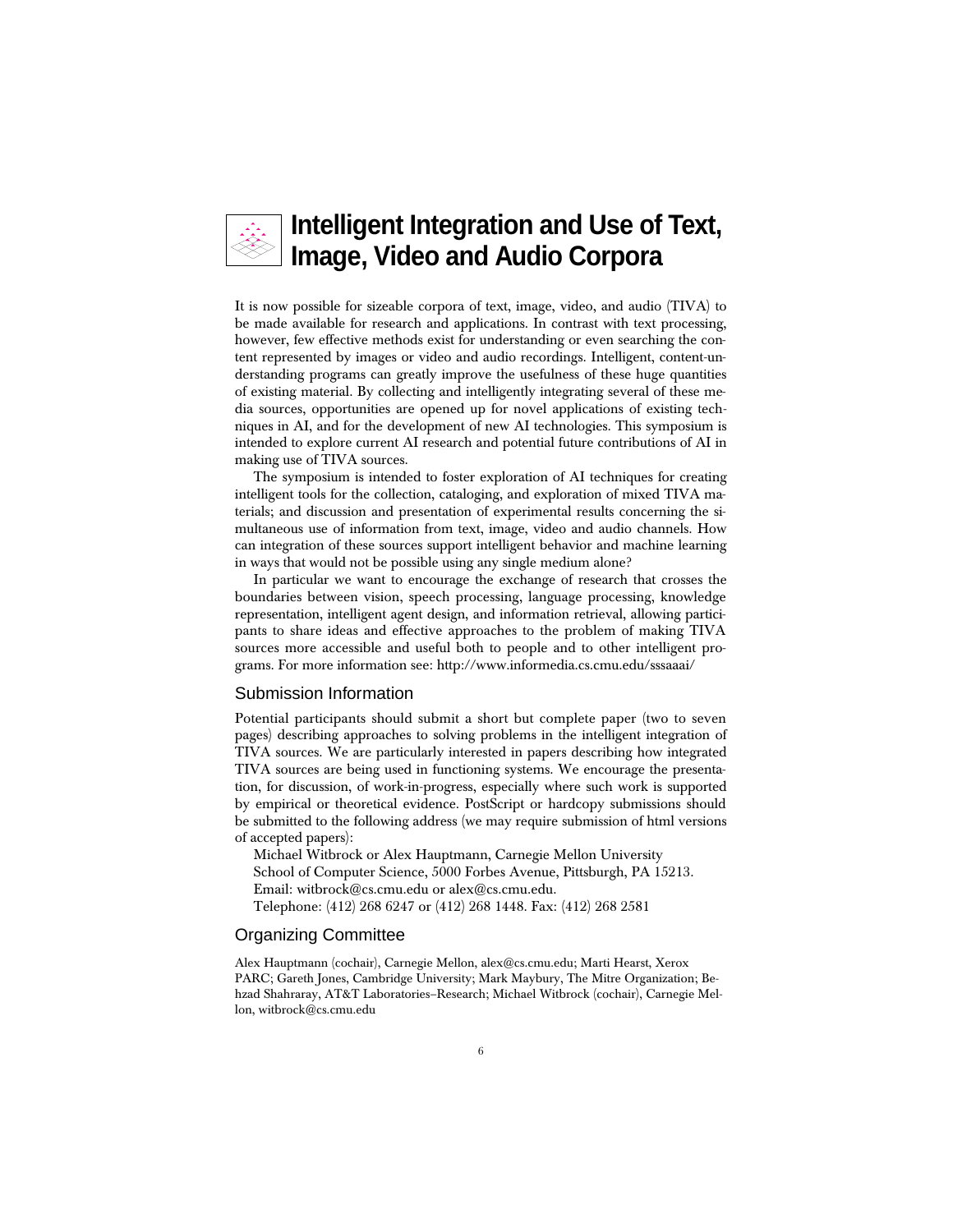

The fantastic growth of medical technology has created new challenges for managing complex problems. By modeling reasoning as recall of past solutions to similar problems, memory-based techniques offer researchers powerful tools for working in medical domains.

The purpose of the symposium is to provide a common ground for researchers in disparate areas. We welcome submissions ranging from rudimentary theories to descriptions of working applications. Case-based approaches to medicine combine the strengths of several areas. This symposium will provide an eclectic forum for researchers from many different backgrounds to gather and share approaches and ideas. We welcome AI researchers who have applied case-based techniques to domains outside of medicine and are in search of challenging new areas. We also invite researchers who have been working in medical domains and would like to explore the use of new tools and techniques. Finally, we seek the people at the nexus of these two groups: those who are currently using memory-based approaches in medical fields. Through the symposium we will capture the range of research opportunities in this evolving area.

#### Submission Information

Persons interested in participating should submit either a short statement of interest or an extended abstract, preferably as an ascii or PostScript file addressing either application or research issues related to CBR applications in medicine. Authors of accepted abstracts will be asked to submit a short paper (two to eight pages) and to prepare either an oral or poster presentation. Working papers and other materials will be available at the conference web site. We will have videoconference link with Grenoble, France where a similar mini-symposium will take place during Annual Artificial Intelligence in Medicine Europe 97. This should enable us to discuss our research with colleagues from Europe. Up to date information and materials regarding symposium can be found at http://radweb.mcg.edu/medinfo/sss.

Potential participants should address submissions to:

Robert T. Macura, Medical Informatics Section, AE-2018, Medical College of Georgia, Augusta, GA 30912, USA. Telephone: (706) 721-3089.

Fax: (706) 721-2175. Email: rmacura@ai.uga.edu

or

Katia Sycara, The Robotics Institute, Carnegie Mellon University, Pittsburgh, PA 15213, USA. Telephone: 412) 268-8825. Fax: (412) 268-5569. Email: katia@cs.cmu.edu

#### Organizing Committee

Jeff Berger, Institute for the Learning Sciences (jberger@nwu.edu); Larry Hunter, National Institutes of Health (hunter@nlm.nih.gov); Charles Kahn, Medical College of Wisconsin (ckahn@mcw.edu); Robert Macura (cochair), Medical College of Georgia (rmacura@ai.uga.edu ); Derek Sleeman, University of Aberdeen (sleeman@csd.abdn.ac.uk); Katia Sycara (cochair), Carnegie Mellon University (katia@cs.cmu.edu).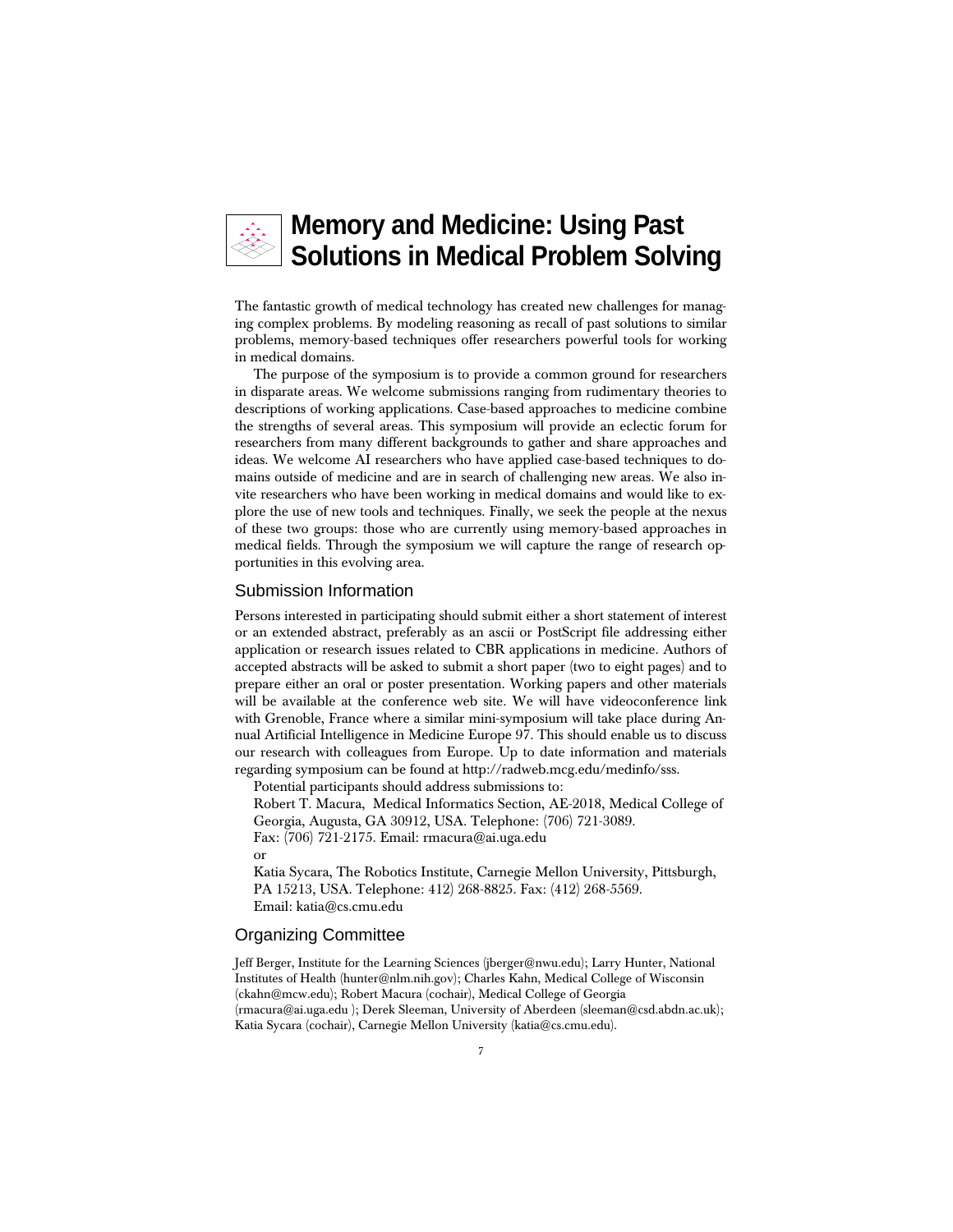### **Natural Language Processing for the World Wide Web**

The World Wide Web (WWW) is rapidly becoming a powerful medium for human communication and dissemination of information. Most information on the WWW is expressed in natural language texts. Yet, most software tools built for the WWW do not apply natural language processing (NLP) techniques for searching, retrieving, presenting, or generating texts.

The field of NLP has the potential to offer better tools that exploit the syntax, semantics, and pragmatics of natural language texts, than current ones based mostly on keyword matching and database indexing methods, for easing the overload of texts on the users. The WWW in turn is an excellent domain to develop practical applications of NLP. Potential applications of NLP include (but are in no way limited to) automatic and interactive summarization and machine translation of WWW documents, information brokering, document filtering, and automatic generation of WWW documents.

This symposium aims to bring together researchers in various subdisciplines of NLP and from the Web community to address applications of NLP for improving the use of the WWW. The symposium will include paper presentations, on-line demonstrations, commentaries, working groups, and a panel discussion. The WWW will be used extensively before, during, and after the symposium. Additional information about the symposium is available at http://crl.nmsu.edu/users/ mahesh/aaai-web-nlp-symposium.html

#### Submission Information

We invite papers describing concrete applications of NLP techniques for the WWW as well as position papers concerning what NLP can and cannot do for the WWW or what should NLP as a field do in order to meet the challenges and opportunities provided by the WWW. *We strongly encourage on-line demonstrations of working NLP applications on the WWW.* We also invite submissions that treat WWW documents as natural language texts (i.e., with NL syntax and semantics, as opposed to just strings or databases). Papers addressing NLP problems characteristic of the WWW, such as hypertext, multilingual, and multimedia documents, are especially encouraged.

Papers should be up to 10 pages (11 point minimum) including an abstract, and indicating whether it is a position or an application paper. Electronic submission (by e-mail to mahesh@crl.nmsu.edu or by ftp://crl.nmsu.edu/incoming/) is strongly encouraged. Hardcopy submissions (5 copies) may be sent to: Kavi Mahesh, Computing Research Laboratory, Box 30001, Dept. 3CRL, Room 292B, New Science Hall, New Mexico State University, Las Cruces, NM 88003-0001, (505) 646-5861.

#### Organizing Committee

Lynn Carlson, US Department of Defense, lmcarls@afterlife.ncsc.mil; Kavi Mahesh (Chair), New Mexico State University, mahesh@crl.nmsu.edu; Sergei Nirenburg, New Mexico State University, sergei@crl.nmsu.edu; Ashwin Ram, Georgia Institute of Technology, ashwin.ram @cc.gatech.edu; Philip Resnik, University of Maryland, resnik@umiacs.umd.edu.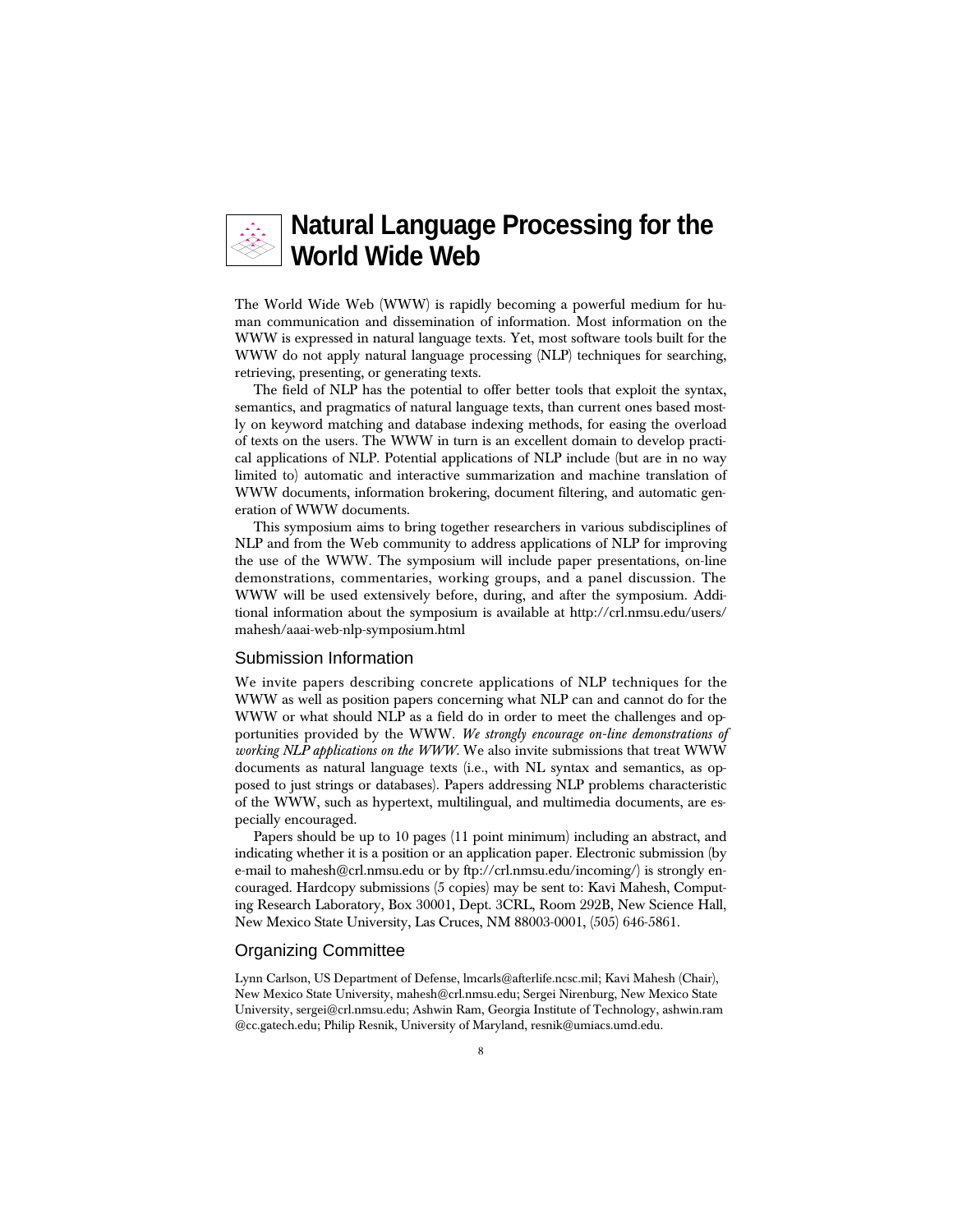

The last few years have seen a growing interest in the design, use, and sharing of ontologies. Work in this area naturally incorporates formal knowledge representation with practical implemented systems. This symposium will contribute to the continuum of current research by focusing on the practical aspects of ontology development and use including tools, methodologies, and engineering practice. This is a symposium rather than a mini-conference. We solicit papers, but at the symposium itself the emphasis will be on sharing experiences with time for all participants to contribute to the discussion.

This symposium will focus on practical experience in the design and construction of ontologies in a variety of different domains. Domains of interest include, but are not restricted to: medicine, natural language, materials science and engineering, and enterprise modeling (including process, product, and organization modeling). The goals of the symposium will be to achieve greater understanding of the following issues: What are the roles that implemented ontologies play? Do they support automated reasoning and problem-solving? Are they used as an interlingua to achieve interoperability, reuse, or sharing? Are they used merely to ensure communication of a shared understanding between people? What methodologies can we use to design and evaluate ontologies? Will these methodologies differ according to the different intended uses? How can tools best provide assistance for the design and implementation of ontologies? To what extent are the ontologies designed in different domains shareable and reusable? How can we structure ontologies to support sharing and reuse? Do we require a suite of generic ontologies to support the more domain-specific ones? If so, what are these generic ontologies? How can they be related to existing standards? What are the obstacles to the integration of different ontologies? What lessons have people learned from the implementation of their ontologies?

#### Submission Information

Persons interested in participating should submit either a technical paper (up to 12 pages, excluding bibliography), or a position paper addressing the issues above. Authors will be notified of acceptance via email. Additional information will be posted at: http://www-ksl.stanford.edu/projects/htw/sss97/. Submit electronically, or send three hard copies of your submission to:

1997 Spring Symposium on Ontological Engineering

Adam Farquhar, Gates Building 2A, MC 9020, Stanford University,

Stanford, CA 94305, USA. Telephone: (415) 723-9770. Fax: (415) 725-5850. Email: afarquhar@ksl.stanford.edu, gruninger@ie.utoronto.ca

#### Organizing Committee

Adam Farquhar (cochair), Stanford University, USA; Asuncion Gomez-Perez, Technical University of Madrid, Spain; Michael Gruninger (cochair), University of Toronto, Canada, Mike Uschold, Artificial Intelligence Applications Institute, Edinburgh, UK; Paul van der Vet, University of Twente, the Netherlands.